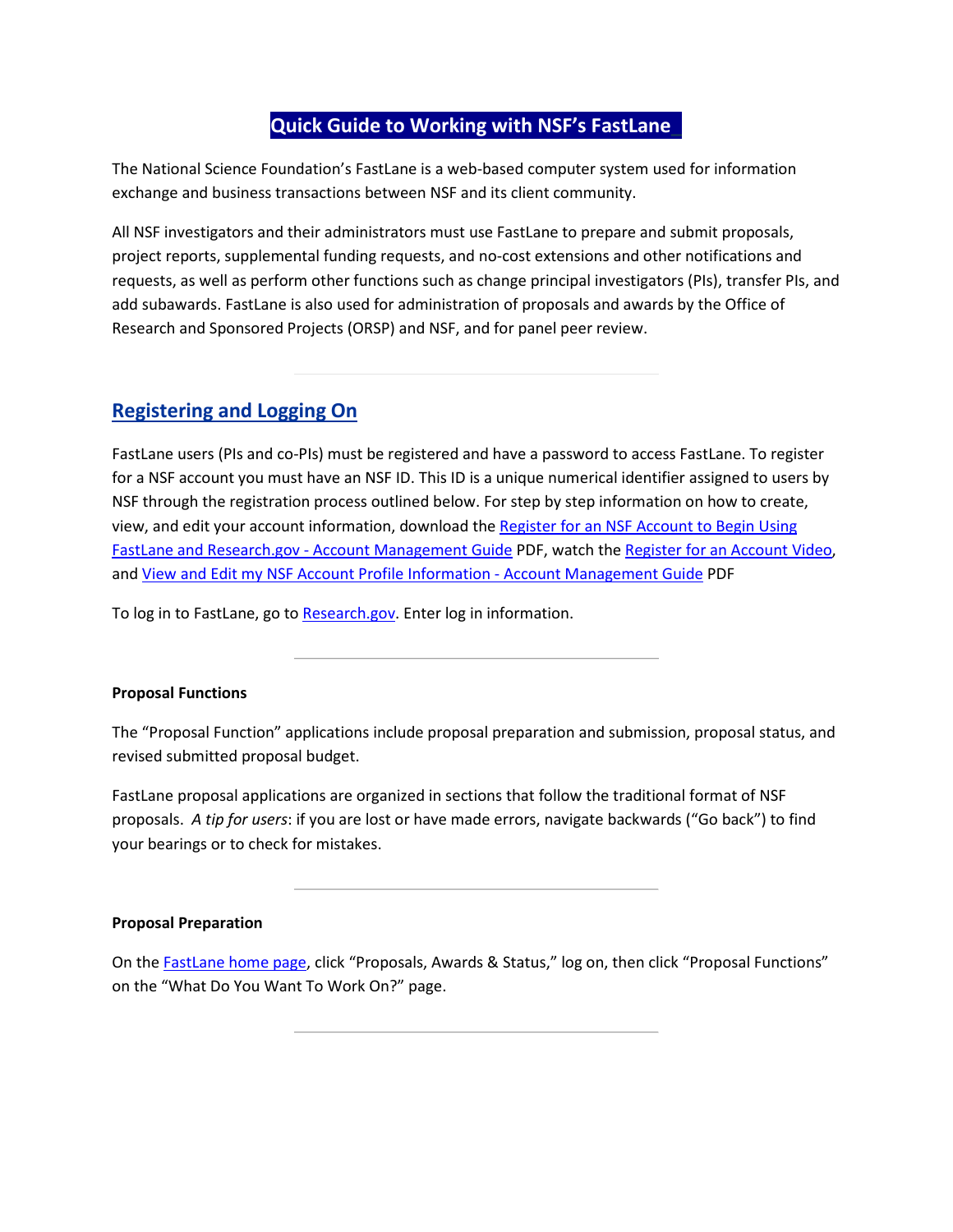### **Starting a New Proposal**

After reaching the Proposal Preparation link, PIs can check the accuracy of personal information and correct it, if necessary. Clicking "Prepare Proposal" will bring up the "Proposal Actions" screen; once there, click the "Create Blank Proposal" button to bring up the "Form Preparation" screen.

Preparing the Components of the Application:

- a. Applications must be prepared in accordance with the NSF Proposal and Award Policies and Procedures Guide (available online at [https://www.nsf.gov/publications/pub\\_summ.jsp?ods\\_key=papp\)](https://www.nsf.gov/publications/pub_summ.jsp?ods_key=papp) as well as the solicitation to which you plan to apply. Solicitations may include deviations from the general Guide, so be sure to review both thoroughly.
- b. Each application component is described in detail, beginning on page II-3 of the Guide linked above. Because of the document's length, we suggest keeping an electronic version handy during the proposal development process and using an electronic search for specific sections or terms as needed.
- c. In general, applications to NSF will contain the following components. Specific format and content requirements are outlined in the Guide.
	- i) Cover Sheet (to be filled out in Fastlane)
	- ii) Project Summary (1 page)
	- iii) Table of Contents (automatically generated in Fastlane)
	- iv) Project Description (15 pages)
	- v) References Cited (may include only bibliographic citations)
	- vi) Biographical Sketches (2-pages each, one for each PI, Co-PI, and Senior Personnel)
	- vii) Budget (one budget per year, plus a budget justification of no more than 5 pages)
	- viii) Current and Pending Support (for each PI, Co-PI, and Senior Personnel)
	- ix) Facilities, Equipment, and Other Resources
	- x) Supplementary Documents:
		- 1. Postdoctoral Researcher Mentoring Plan, if support is proposed for a postdoctoral researcher
		- 2. Data Management Plan (2 pages)
		- 3. Other documents defined in the Guide or program solicitation

### **Uploading Information**

Proposers may upload files in Word, Excel, or PDF into the various sections of the proposal or use the FastLane templates. Some sections require the web templates to be used. For example, the budget template calculates and formats your information to the standard NSF budget page (Form 1030), and the Current & Pending template formats your data to the standard NSF Current & Pending page.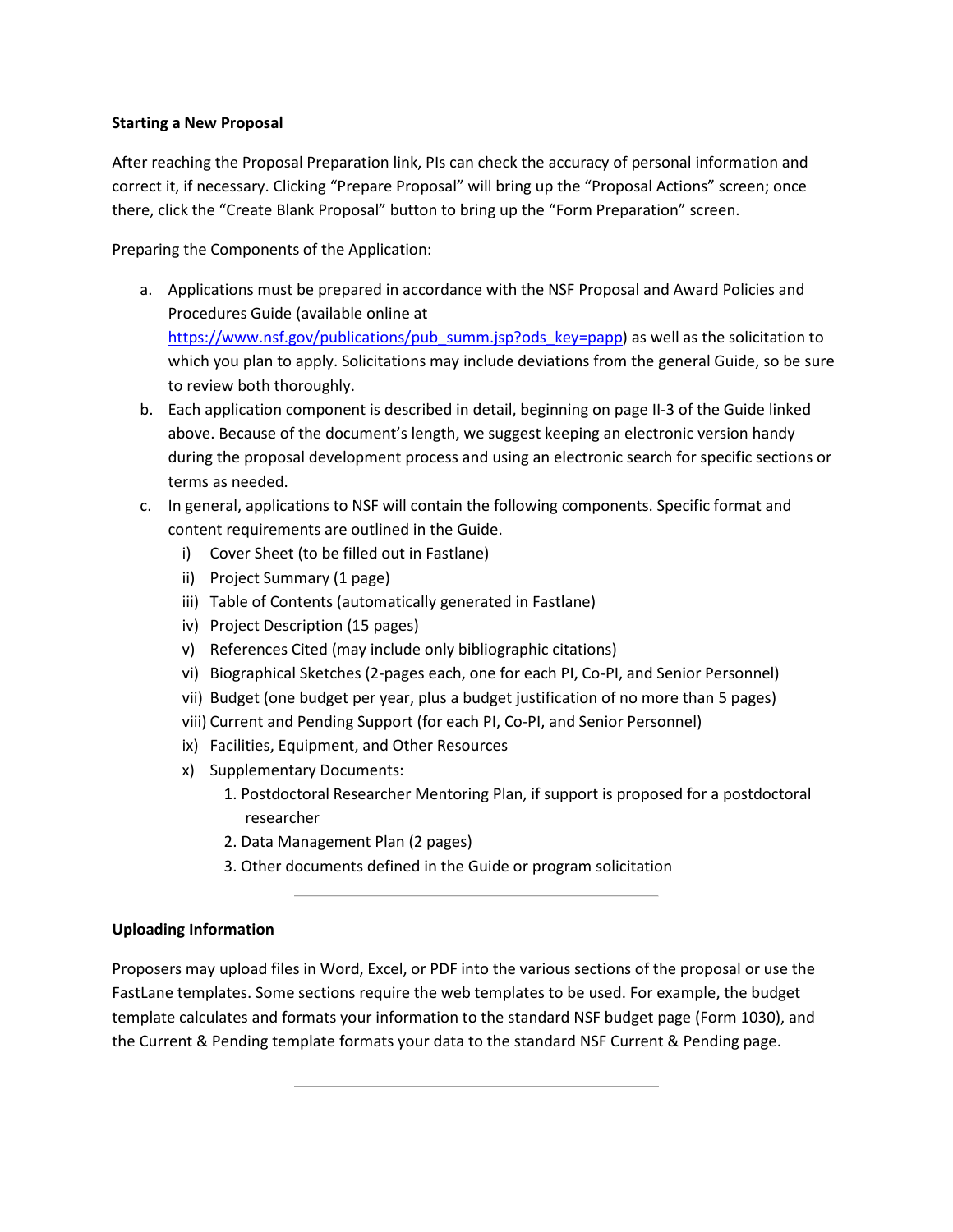#### **Collaborations and Subawards**

The lead institution coordinates the submission process. To collaborate with other institutions, click the "Link Collaborative Proposals" button on the "Form Preparation" screen. Subaward budgets may be included either by clicking the "Add Another Organization" button in the budget section, or by giving the subawardee a proposal PIN so that they can enter their own budget.

### **Working with ORSP (Sponsored Research Office-SRO) to Submit Proposals**

To allow ORSP to review and submit a proposal, the user must navigate back to the "Proposal Actions" page and click the "Allow SRO Access" button. Then choose "Allow SRO to view, edit, and submit proposal."

PIs must submit a fully signed Proposal Routing Form, a Significant Financial Interest Form, and proof of Financial Conflict of Interest training (CITI training). After the PRF and proposal in Fastlane have been reviewed, ORSP will submit the proposal electronically to NSF.

## **Proposal Status**

After the proposal is submitted by the SRO, this section (which can be accessed from the "Proposal Functions" screen) lists the date the proposal was received by NSF, the NSF division and program, the NSF program officer and contact information, proposal status, and peer or panel review dates. Proposal status can be checked as often as needed. FastLane is updated nightly with information entered that day by NSF program and grant officials on proposals being routed through the review process.